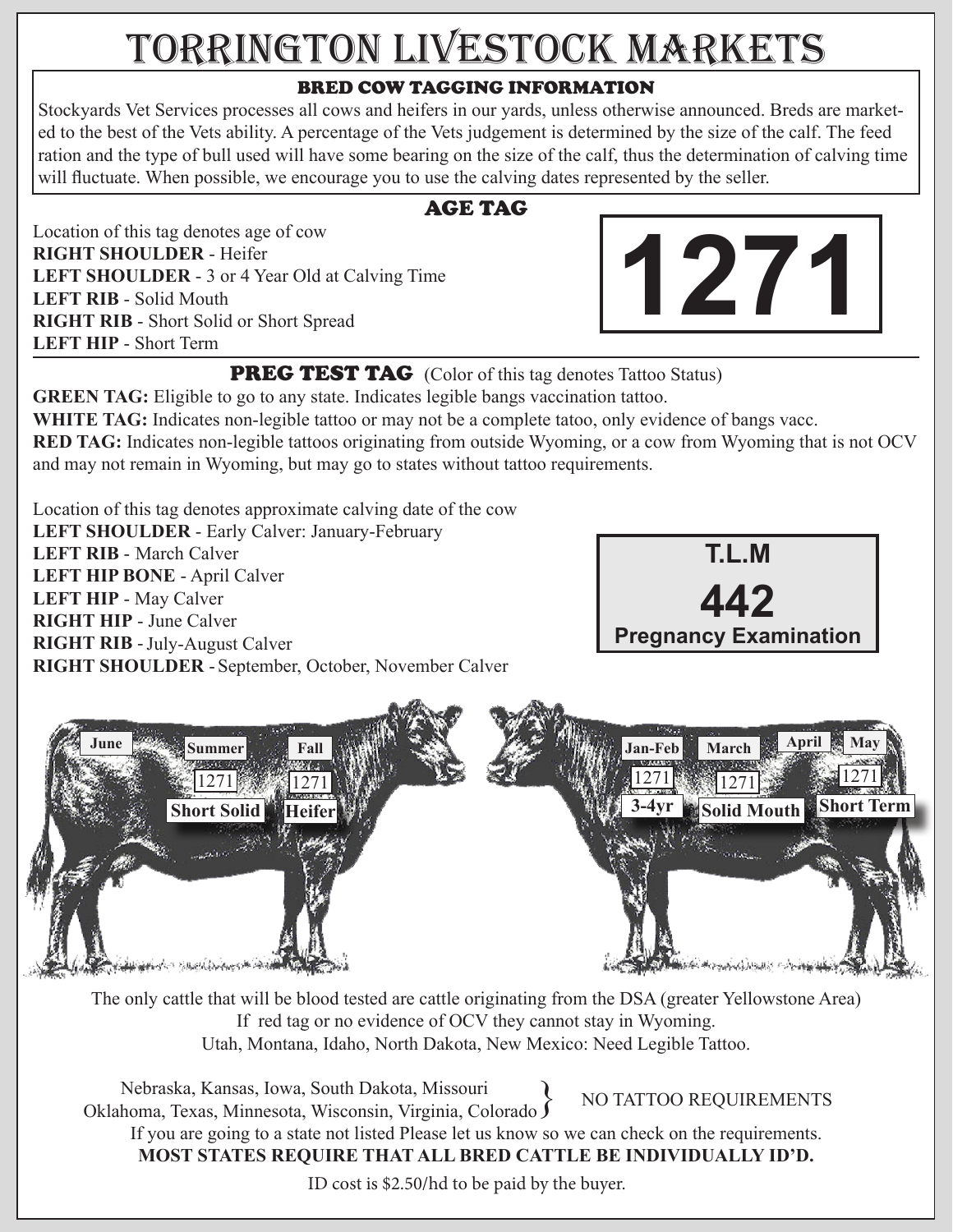## **TORRINGTON LIVESTOCK COMMISSION CO May 20th, 2022 AGE IS REFERRED TO AS; SM=SOLID MOUTH, SS=SHORT SOLID, ST=SHORT TERM BV=BANGS VACC – RED TAG=NON VACCINATE**

| Mike Wollert-Lingle, WY-Calf Shots: Vision 7 and Vista Once. Knife Cut. 1 Week to 2 Months Old. |                                                                                                        |           |             |            |  |
|-------------------------------------------------------------------------------------------------|--------------------------------------------------------------------------------------------------------|-----------|-------------|------------|--|
| <b>HEAD</b>                                                                                     | <b>CF TIME</b>                                                                                         | AGE       | <b>VACC</b> | PEN        |  |
| 7 Pairs                                                                                         |                                                                                                        | <b>SS</b> | BV          | 709        |  |
| 6 Red/Blk Pairs                                                                                 |                                                                                                        | <b>ST</b> | BV          | 810        |  |
| 3 Pairs                                                                                         |                                                                                                        | SM.       | BV          | 811        |  |
|                                                                                                 | <b>Wade Wollert–Lingle, WY–Calf Shots: Vision 7 and Vista Once. Knife Cut. 1 Week to 2 Months Old.</b> |           |             |            |  |
| <b>HEAD</b>                                                                                     | <b>CF TIME</b>                                                                                         | AGE       | <b>VACC</b> | PEN        |  |
| 6 Blk/Red Pairs                                                                                 |                                                                                                        | $3-SM-SS$ | BV          | 710        |  |
| John Longfellow-Riverton, WY-                                                                   |                                                                                                        |           |             |            |  |
| <b>HEAD</b>                                                                                     | <b>CF TIME</b>                                                                                         | AGE       | <b>VACC</b> | PEN        |  |
| 3 Blk/Bwf Pairs                                                                                 |                                                                                                        | $3-ST$    | BV          | 45         |  |
| <b>Jason Baldwin–Torrington, WY –</b>                                                           |                                                                                                        |           |             |            |  |
| <b>HEAD</b>                                                                                     | <b>CF TIME</b>                                                                                         | AGE       | <b>VACC</b> | <b>PEN</b> |  |
| 1 Blk Pair                                                                                      |                                                                                                        | Hfr       | BV          | 39         |  |

**Dan Frank**–Cheyenne, WY–**Pair:** Tagged to Match. Calf is 1 week old. Calf Shots: Inforce 3, BoviShield Gold, Ultrabac. Cow Shots on May 14: Cattlemaster and ScourGuard in the Fall. **Bred Cow:** Bred to Registered Horse Creek Angus Bull. CF: May-June. Fall Shots: Cattlemaster and Scourguard. Registration Papers Available.

| HEAD       | <b>CF TIME</b> | __<br>AGE | VACC | PEN |
|------------|----------------|-----------|------|-----|
| 1 Blk Pair |                |           |      | 46  |
| 1 Blk Cow  |                |           |      | 46  |

**Shade Frank**–Cheyenne, WY–**Pair:** Tagged to Match. Calf is 3 weeks old. Calf Shots: Ultrabac 7. Cow Shots: Cattlemaster and ScourGuard. **Bred Cow:** Bred to Registered Horse Creek Angus Bull. CF: May-June. Fall Shots: Cattlemaster and Scourguard. Registration Papers Available.

| HEAD        | <b>CF TIME</b>                                                 | AGE | <b>VACC</b> | PEN |
|-------------|----------------------------------------------------------------|-----|-------------|-----|
| 1 Blk Pair  |                                                                |     |             | 46  |
| 1 Blk Cow   |                                                                |     |             | 46  |
|             |                                                                |     |             |     |
|             | Springfield Ranch–Wheatland, WY–Tagged to Match. April Calves. |     |             |     |
| <b>HEAD</b> | CF TIME                                                        | AGE | <b>VACC</b> | PEN |

**Berry Family Trust**–Torrington, WY–Black Cows are Bred to Hereford Bulls. BWF Cows are Bred to Black Bulls. CF: May-June. Current on All Shots. Poured.

| HEAD           | <b>CF TIME</b> | AGE | VACC | <b>PEN</b> |
|----------------|----------------|-----|------|------------|
| 9 Blk/Bwf Cows | Mıxed          | Mxd | BV   |            |

| Nichols Farms/Robert & Alicia Hawkins–Veteran, WY–Bred to Black Angus/Sim Bulls. CF: Now. Current on All Shots. |                |        |             |     |
|-----------------------------------------------------------------------------------------------------------------|----------------|--------|-------------|-----|
| <b>HEAD</b>                                                                                                     | <b>CF TIME</b> | AGE    | <b>VACC</b> | PEN |
| 3 Blk/Bwf Cows                                                                                                  | June           | $3-ST$ | ВV          |     |

**Ryan Nichols**–Veteran, WY–Bred to Black Angus/Sim Bulls. CF: Now. Current on All Shots. **Pairs:** Tagged to Match. Calf Shots: Multimin and Ultrabac 7. Steers are Banded. Cows are Current on All Shots.

| <b>HEAD</b>                                   | <b>CF TIME</b> | AGE    | VACC        | PEN        |
|-----------------------------------------------|----------------|--------|-------------|------------|
| 4 Blk/Red Cows                                | June           | $3-ST$ | ВV          | 49         |
| <b>Marsh &amp; Ellis Ranch–Chugwater, WY–</b> |                |        |             |            |
| <b>HEAD</b>                                   | <b>CF TIME</b> | AGE    | <b>VACC</b> | <b>PEN</b> |
| 1 Hereford Hfr                                | Fall           | Hfr    | ВV          | 49         |